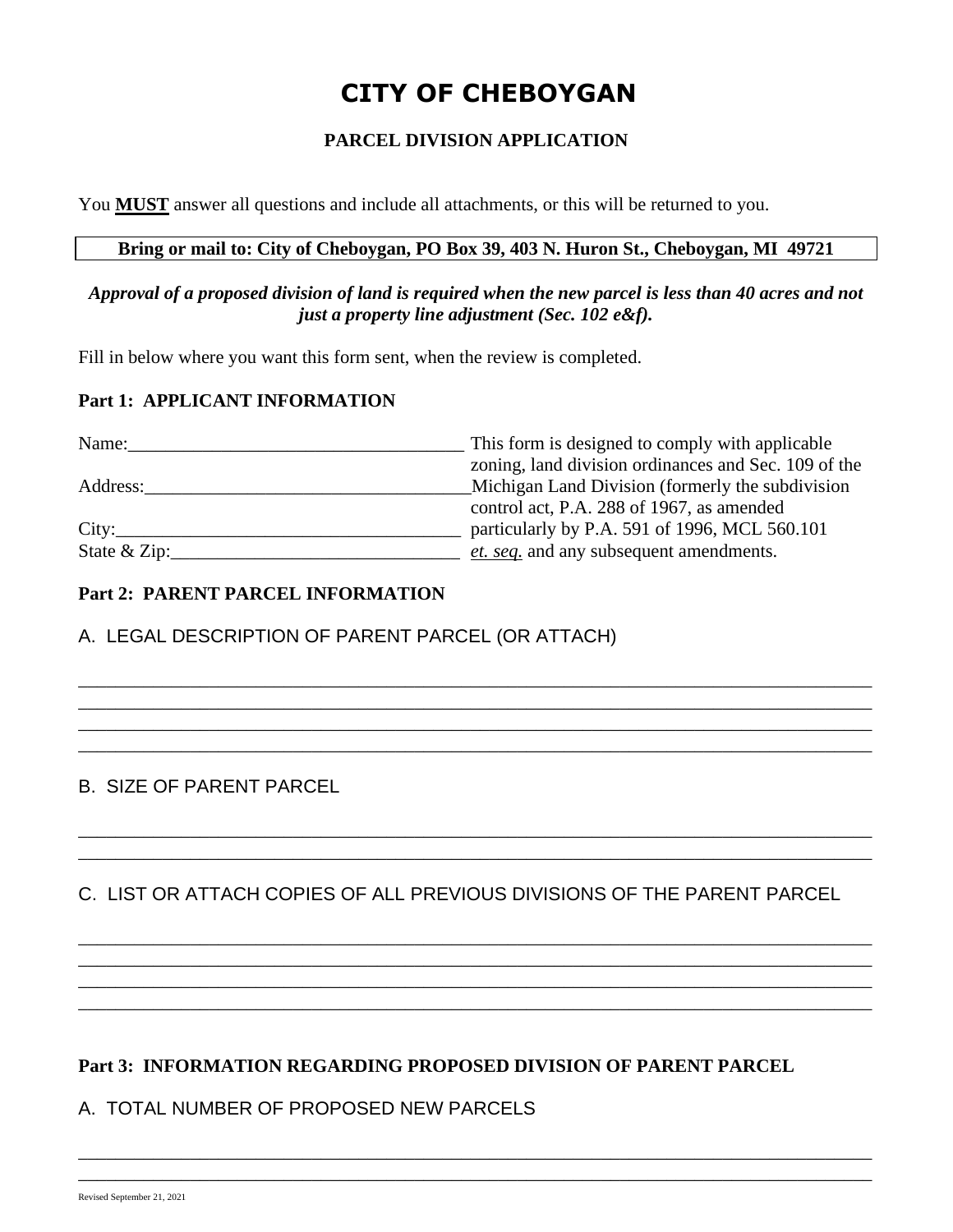# B. EACH OF THE PARCELS RESULTING FROM DIVISION OF THE PARENT PARCEL WILL HAVE ACCESS TO AN EXISTING PUBLIC ROAD BY (CHECK ONE)

- ( ) An individual driveway access to the existing public road
- ( ) A new public road
- ( ) A new private road
- ( ) A recorded easement

C. LIST OR ATTACH A LEGAL DESCRIPTION FOR EACH PROPOSED NEW PARCEL

\_\_\_\_\_\_\_\_\_\_\_\_\_\_\_\_\_\_\_\_\_\_\_\_\_\_\_\_\_\_\_\_\_\_\_\_\_\_\_\_\_\_\_\_\_\_\_\_\_\_\_\_\_\_\_\_\_\_\_\_\_\_\_\_\_\_\_\_\_\_\_\_\_\_\_\_\_\_\_\_\_\_\_\_\_ \_\_\_\_\_\_\_\_\_\_\_\_\_\_\_\_\_\_\_\_\_\_\_\_\_\_\_\_\_\_\_\_\_\_\_\_\_\_\_\_\_\_\_\_\_\_\_\_\_\_\_\_\_\_\_\_\_\_\_\_\_\_\_\_\_\_\_\_\_\_\_\_\_\_\_\_\_\_\_\_\_\_\_\_\_ \_\_\_\_\_\_\_\_\_\_\_\_\_\_\_\_\_\_\_\_\_\_\_\_\_\_\_\_\_\_\_\_\_\_\_\_\_\_\_\_\_\_\_\_\_\_\_\_\_\_\_\_\_\_\_\_\_\_\_\_\_\_\_\_\_\_\_\_\_\_\_\_\_\_\_\_\_\_\_\_\_\_\_\_\_ \_\_\_\_\_\_\_\_\_\_\_\_\_\_\_\_\_\_\_\_\_\_\_\_\_\_\_\_\_\_\_\_\_\_\_\_\_\_\_\_\_\_\_\_\_\_\_\_\_\_\_\_\_\_\_\_\_\_\_\_\_\_\_\_\_\_\_\_\_\_\_\_\_\_\_\_\_\_\_\_\_\_\_\_\_ \_\_\_\_\_\_\_\_\_\_\_\_\_\_\_\_\_\_\_\_\_\_\_\_\_\_\_\_\_\_\_\_\_\_\_\_\_\_\_\_\_\_\_\_\_\_\_\_\_\_\_\_\_\_\_\_\_\_\_\_\_\_\_\_\_\_\_\_\_\_\_\_\_\_\_\_\_\_\_\_\_\_\_\_\_

## **Part 4: REQUIRED ATTACHMENTS**

## A. SITE PLAN DRAWN TO SCALE, SHOWING

- (1) The parent parcel and the number of divisions since March 31, 1997; AND
- (2) All proposed parcels; AND
- (3) The dimensions of each proposed parcel; AND
- (4) Locations of rights-of-way for all existing and proposed roads and easements; AND
- (5) Locations of easements for public utilities from each proposed parcel to existing public facilities; AND

B. APPROVALS OR PERMITS FOR THE LOCATIONS OF EACH PROPOSED NEW ROAD, EASEMENT OR SHARED DRIVEWAY ISSUED BY APPLICABLE COUNTY ROAD COMMISSION, MICHIGAN DEPARTMENT OF TRANSPORTATION, CITY OR VILLAGE STREET ADMINISTRATOR

## **Part 5: INFORMATION REGARDING DEVELOPMENT SITES**

A. Does any proposed parcel currently have, or is any proposed parcel intended for, building development? ( ) Yes ( ) No

If you checked "YES" proceed with B below. If you checked "NO", the balance of the information does not apply. Simply sign and date Part 6 of this Application.

B. Of the parcels currently having or intended for building development, will any be used only for agricultural or forestry purposes? ( ) Yes ( ) No

If you checked "YES", note on the attached site plan all parcels that apply. Then proceed with "C" below. If you checked "NO" , proceed directly with "C" below.

*Parcel Division Application Page 2 of 3*